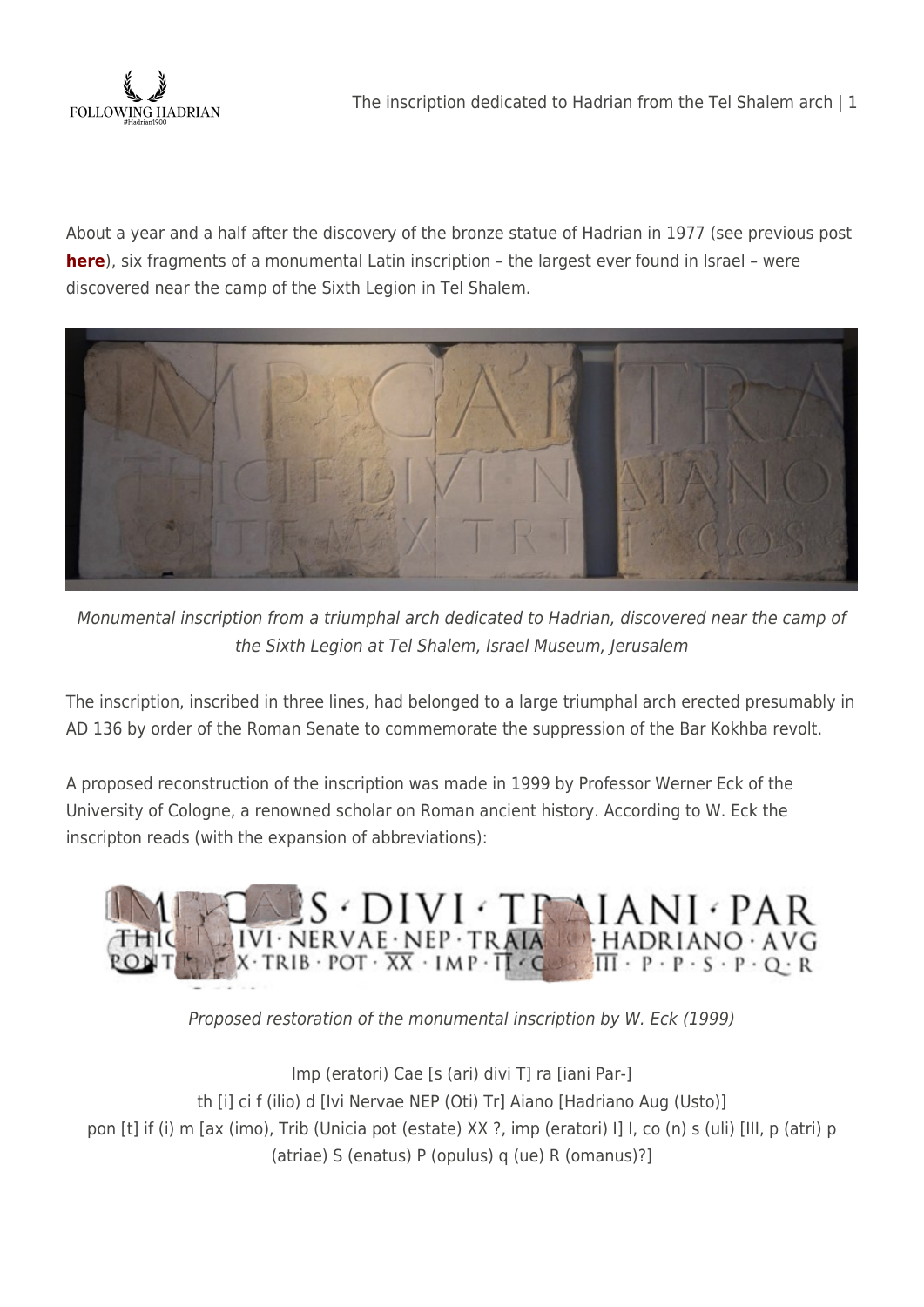

The reconstructed titulare by W. Eck precisely dates the arch. In AD 136 Hadrian accepted the title of Imperator for the 2nd time -IMP II-. If W. Eck's reconstruction is correct then the arch was dedicated to Hadrian in honour of his victory over the Jews. Unfortunately, the end of the third line, where the dedicator was mentioned, is not preserved. However W. Eck's reconstruction, when using the correct scale, demonstrates that only a few letters are missing after the emperor's titles. The choice seemed quite clear for W. Eck; the letter missing were SPQR –Senātus Populusque Rōmānus– (the Senate and the People of Rome). The Senate and the People of Rome is several times attested as having honoured emperors by erecting an arch or some other large monument in the provinces to commemorate a great achievement, especially an important victory.

The impressive dimensions of the inscription – about 11 m wide – and the size of the letters – 41cm high in the first line – show that the inscription belonged to a monumental arch similar to the Arch of Titus in Rome, erected after his death to commemorate his conquest of Jerusalem.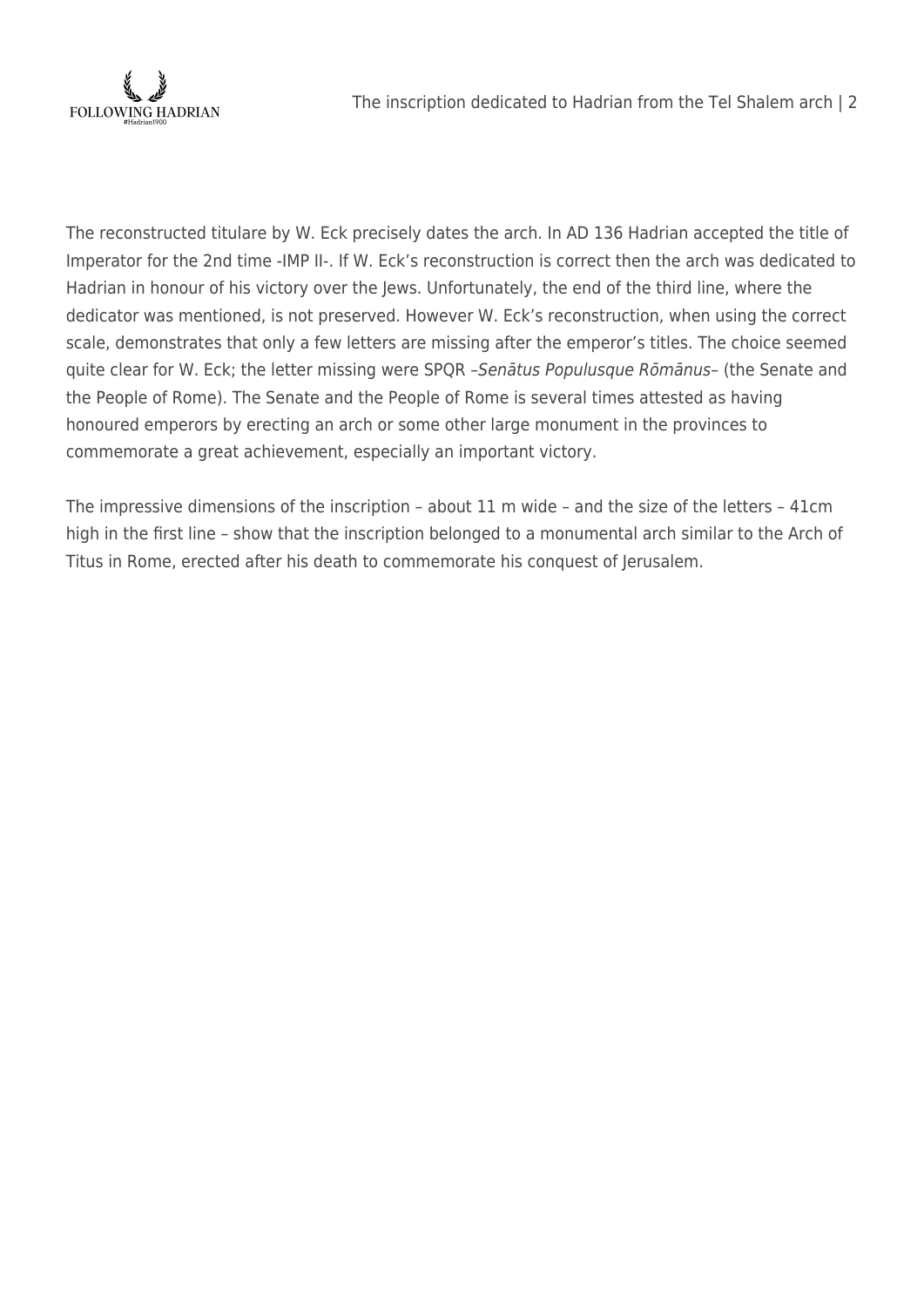



Reconstruction drawing of the triumphal arch dedicated to Hadrian near the camp of the Sixth Legion at Tel Shalem, Israel Museum, Jerusalem

Celebrations of the victory over the Bar Kokhba revolt were not confined to Judaea. Monuments commemorating the event were also set up in Rome; an inscribed slab ([CIL](http://www.edr-edr.it/edr_programmi/res_complex_comune.php?do=book&id_nr=EDR092946&partId=1) [VI 974](http://www.edr-edr.it/edr_programmi/res_complex_comune.php?do=book&id_nr=EDR092946&partId=1)) from the base of a colossal statue of Hadrian dedicated directly beneath the Temple of the deified Vespasian and Titus – the first destroyers of the Jews – has survived. This may indicate an attempt to link the Bar Kokhba revolt victory with Vespasian's victory during the First Jewish–Roman War.